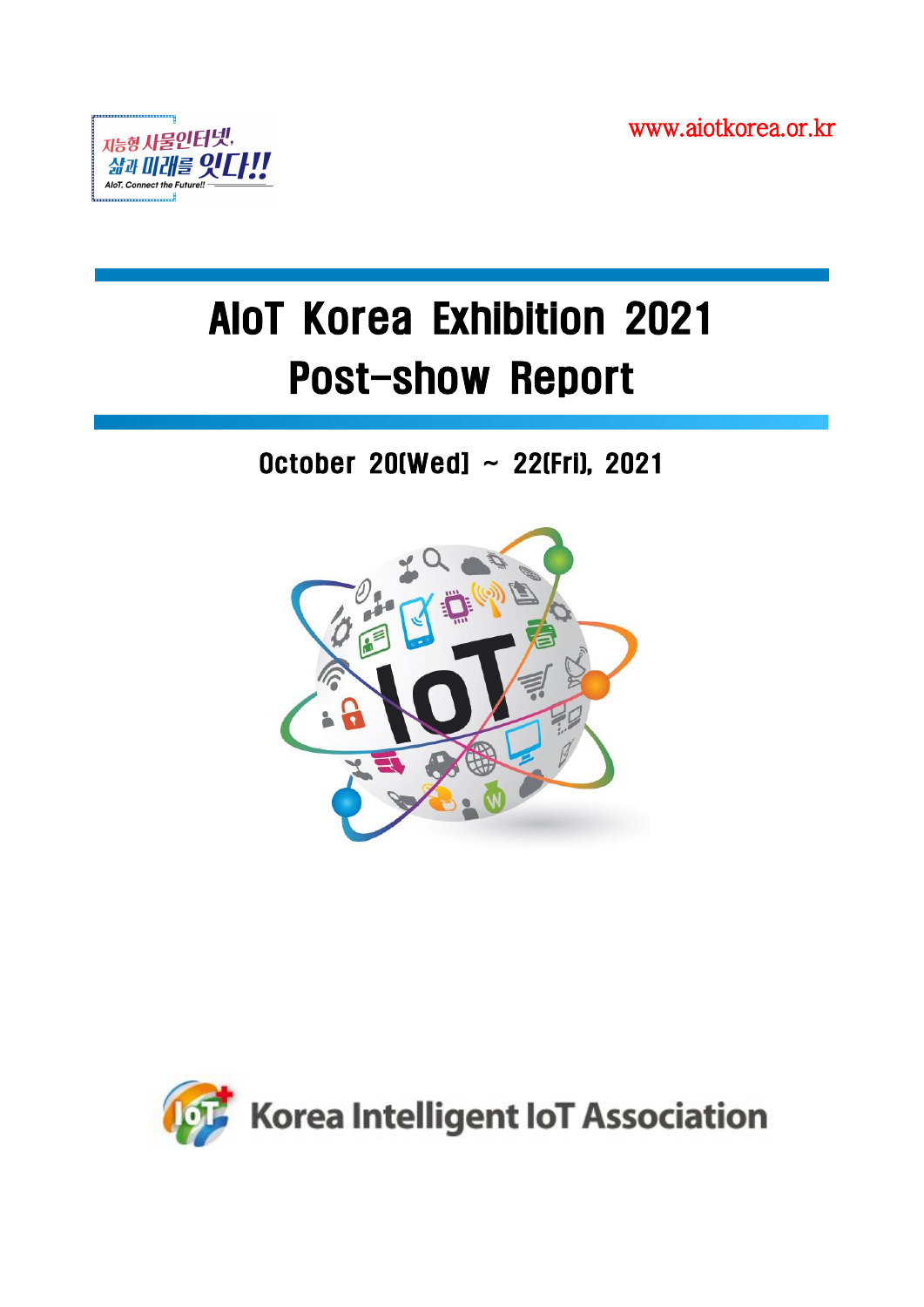## 1. Show Overview

- □ Date : October 20(Wed)~22(Fri), 2021
- □ Venue : COEX Hall C

#### □ Key Exhibits

| <b>Classification</b>                       | <b>Products</b>                                                                                                                                                                                    |
|---------------------------------------------|----------------------------------------------------------------------------------------------------------------------------------------------------------------------------------------------------|
| Devices/Platform Technology<br>and Products | Chip, Modules, Sensor, Gateway, Tag, Reader, oneM2M<br>Platform, Device Platform, etc.                                                                                                             |
| Wired/wireless Communication<br>and Network | 5G LoRa, NB-IoT, WPAN, WiFi, Beacon, etc.                                                                                                                                                          |
| Al Technology and Hardware                  | Big data, Machine learning, Computer vision, Voice/Pattern<br>Recognition, AI optimized hardware, AI chips, Component, etc.                                                                        |
| AIoT Services & Solution                    | Intelligent IoT services and solutions in City/Safety, Health/<br>Medical Care, Home/Appliance/Office, Energy, Manufacturing,<br>Car/Traffic, Environment, Distribution Logistics, Retailing, etc. |
| Smart Home& Life Products                   | Smart Interiors Tech (furniture, lighting, etc.), Smart devices<br>(health/sports, education, entertainment, etc.), and Early adopter<br>products, etc.                                            |
| Security Solutions                          | Device Security, Communications/Network Security,<br>Platform/Service Security, Biometric Security, etc.                                                                                           |

#### □ Number of Exhibitors : 250 Booths from 120 Companies

- o Korean : 241 Booths from 115 Companies
- o Overseas : 9 Booths from 5 Companies

#### □ Number of Visitors : 10,037 from 6 countries

| <b>Classification</b> | Oct.20(Wed) | Oct.21(Thu) | Oct.22(Fri) | <b>Total</b> |
|-----------------------|-------------|-------------|-------------|--------------|
| Korean                | 3,310       | 3,257       | 3,411       | 9,978        |
| Overseas              | 25          | 22          | 12          | 59           |
| Total                 | 3,335       | 3,279       | 3,423       | 10,037       |

\* Overseas Countries : China, Japan, Singapore, Spain, USA, etc.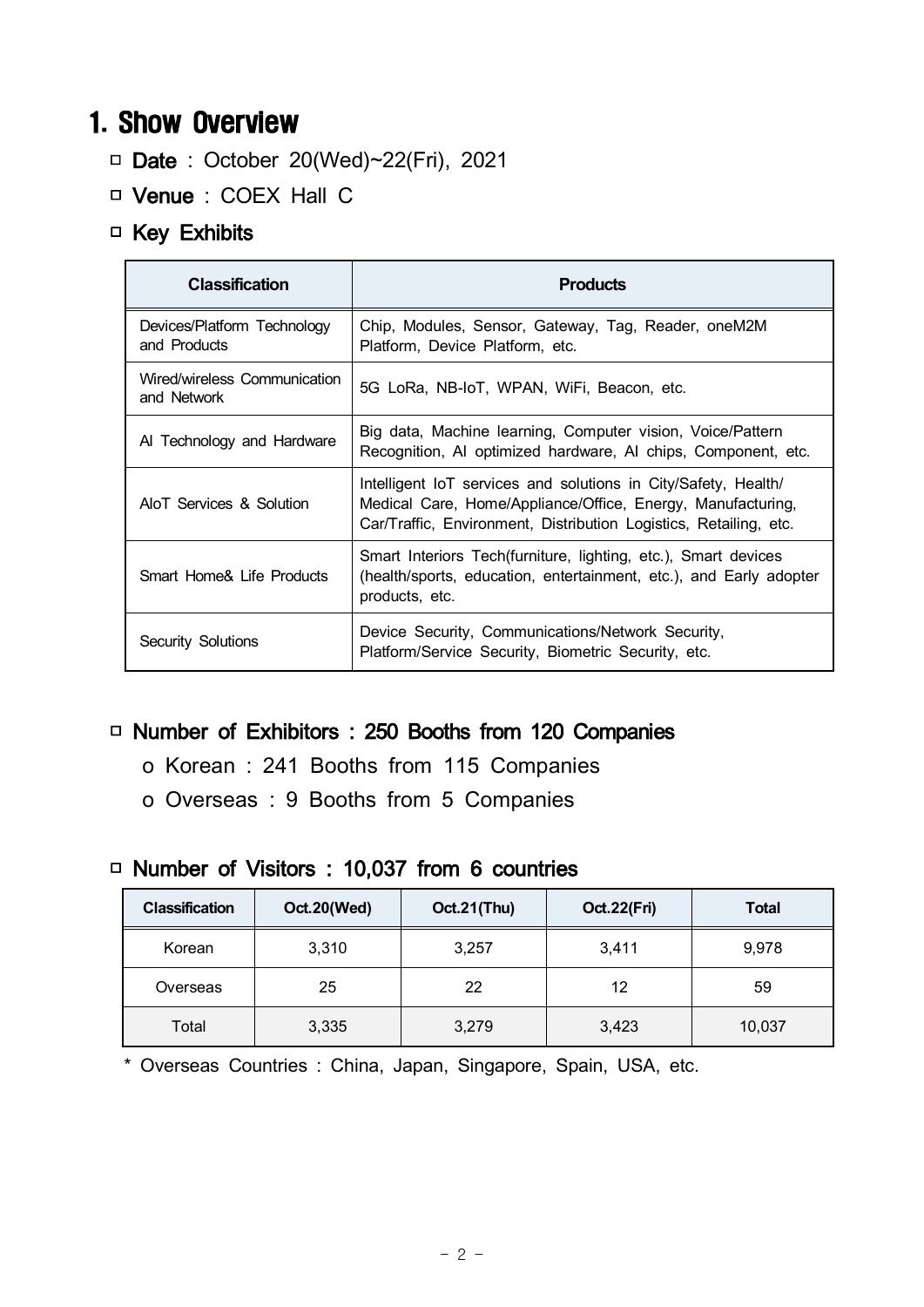# 2. Analysis

### □ Visitor Analysis

#### **①** Industrial Classification of Visitors

| <b>Classification</b>                                                                      | <b>Number</b> | Rate(%) |
|--------------------------------------------------------------------------------------------|---------------|---------|
| Agriculture / Forestry / Fisheries / Mining                                                | 114           | 1 18%   |
| Manufacturing                                                                              | 1,805         | 18.73%  |
| Electric/Gas/Steam/Water supply,<br>Disposal of Sewage Waste,<br>Environmental restoration | 408           | 4 23%   |
| Transport                                                                                  | 61            | 0.63%   |
| Wholesale / Retail / Distribution                                                          | 624           | 648%    |
| Construction                                                                               | 353           | 3.66%   |
| Finance / Insurance                                                                        | 145           | 1.50%   |
| Health care and Welfare                                                                    | 52            | 0.54%   |
| ΙT                                                                                         | 3,175         | 32.97%  |
| Art / Sports                                                                               | 95            | 0.99%   |
| Professional, Scientific and Technical<br>services(Consulting etc.)                        | 606           | 6.29%   |
| Publication / Broadcasting and<br>Communications                                           | 173           | 1.80%   |
| Facility management                                                                        | 145           | 1.50%   |
| Government/Public                                                                          | 516           | 5.35%   |
| University                                                                                 | 375           | 3.89%   |
| Others                                                                                     | 989           | 10.26%  |
| <b>Total</b>                                                                               | 9,636         | 100%    |



#### **②** Position of Visitors

| <b>Classification</b>                 | <b>Number</b> | $Rate$ %) |
|---------------------------------------|---------------|-----------|
| CEO                                   | 1,026         | 10.65%    |
| Marketing / Sales                     | 2,061         | 21.39%    |
| Promotion                             | 125           | 1.30%     |
| Purchasing                            | 169           | 1.75%     |
| Manufacturing                         | 206           | 2.14%     |
| Financing                             | 119           | 1.23%     |
| Engineering / Design                  | 3,232         | 33.54%    |
| Quality Control                       | 122           | 1 27%     |
| General Affairs / Education / Welfare | 216           | 2.24%     |
| Maintenance                           | 325           | 3.37%     |
| Planning                              | 957           | 9.93%     |
| Material Management / Transportation  | 44            | 0.46%     |
| Others                                | 1,034         | 10.73%    |
| Total                                 | 9,636         | 100%      |

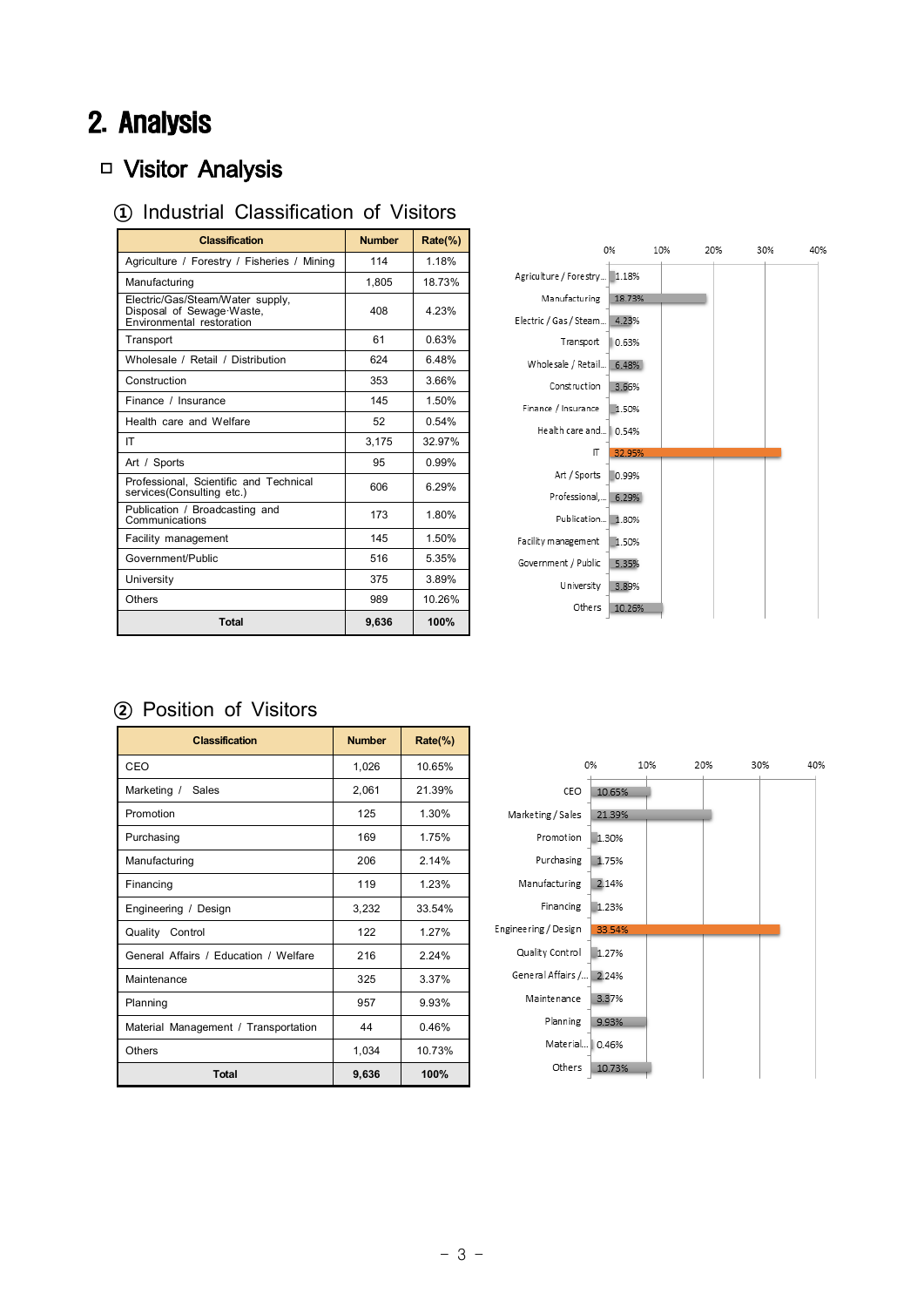| <b>Classification</b>                       | <b>Number</b> | $Rate(\%)$ |
|---------------------------------------------|---------------|------------|
| Devices/Platform Technology and<br>Products | 6,385         | 30.29%     |
| AI Technology and Hardware                  | 4.030         | 19.12%     |
| Wired/wireless Communication and<br>Network | 2,372         | 11.25%     |
| Security Solutions                          | 1,890         | 8.97%      |
| AloT Services & Solution                    | 3,853         | 18.28%     |
| Smart Home & Life Products                  | 2,548         | 12.0%      |
| <b>Total</b>                                | 21,078        | 100%       |

#### **③** Field of Interesting(Multiple Answers)



#### **④** Purpose to Visit the show(Multiple Answers)

| <b>Classification</b>                                                | <b>Number</b> | Rate(%) |
|----------------------------------------------------------------------|---------------|---------|
| Purchase and source product                                          | 461           | 4 78%   |
| Collect new product and technology                                   | 3,957         | 41.06%  |
| Purchase product and technology                                      | 413           | 4.29%   |
| Collect market information                                           | 2,098         | 21.77%  |
| General Admission                                                    | 1,834         | 19.04%  |
| Look for new partners                                                | 292           | 3.03%   |
| Visit existing customer                                              | 89            | 0.92%   |
| Attend conference                                                    | 195           | 202%    |
| Determine whether participated in<br>Exhibition or not in the future | 14            | 0.15%   |
| Others                                                               | 283           | 2.94%   |
| <b>Total</b>                                                         | 9,636         | 100%    |



### □ Exhibitor Survey

#### **①** Purpose of participation

| <b>Classification</b>                                                            | Rate(%) |
|----------------------------------------------------------------------------------|---------|
| To acquire new customers                                                         | 42.5%   |
| To introduce new technology and products                                         | 37.5%   |
| To improve brand image                                                           | 5.0%    |
| To collect various information (market<br>trend and information in the industry) | 2.5%    |
| To sell products                                                                 | 10.0%   |
| To maintain good customer relationships                                          | 2.5%    |
| Total                                                                            | 100%    |

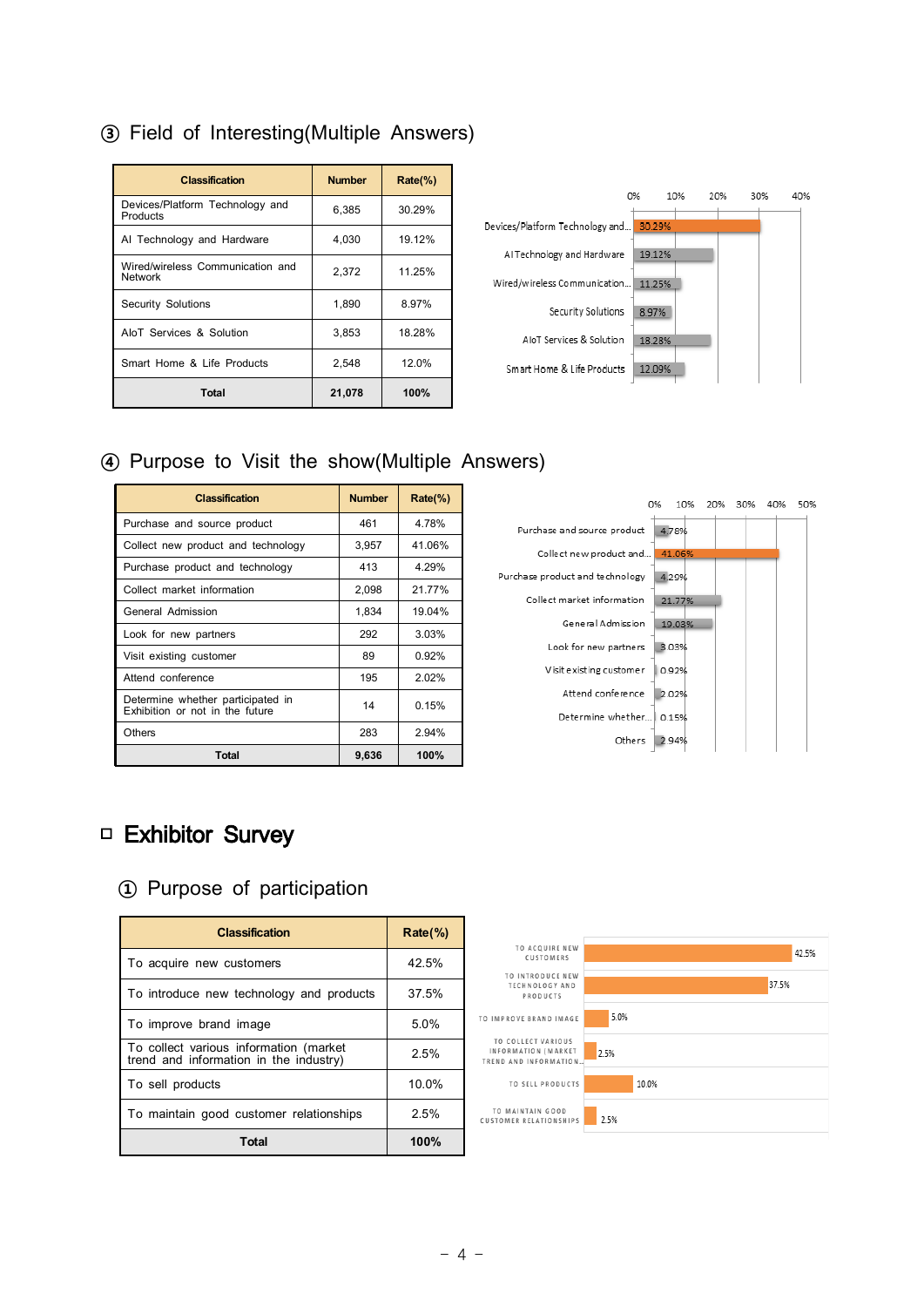### **②** Quality of Buyers

| <b>Classification</b>       | Rate(%) |
|-----------------------------|---------|
| <b>Completely Satisfied</b> | 22.1%   |
| Satisfied                   | 67.5%   |
| Somewhat Satisfied          | 9.1%    |
| Not Satisfied               | 1.3%    |
| <b>Total</b>                | 100%    |



#### **③** Goal Achievement(Satisfaction)

| <b>Classification</b> | $Rate$ %) |
|-----------------------|-----------|
| Completely Satisfied  | 23.7%     |
| Satisfied             | 64.5%     |
| Somewhat Satisfied    | 10.5%     |
| Not Satisfied         | 1.3%      |
| <b>Total</b>          | 100%      |



#### **④** Plan to participate the show again next year

| <b>Classification</b>         | $Rate$ %) |
|-------------------------------|-----------|
| Highly likely                 | 49%       |
| Positive Consideration        | 50%       |
| <b>Negative Consideration</b> | 1%        |
| <b>Total</b>                  | 100%      |